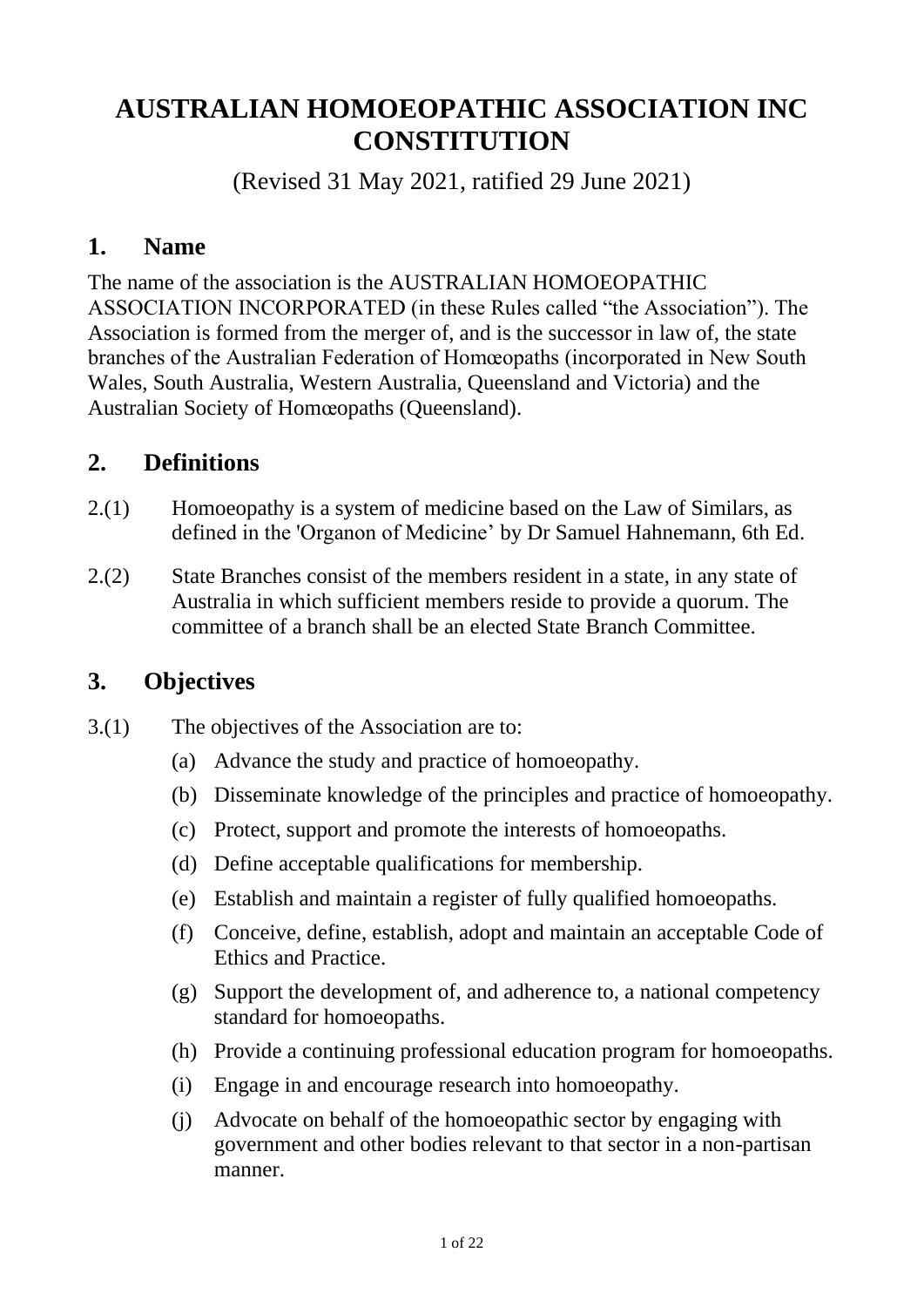- (k) Engage in any relevant activity as the National Council may determine.
- (l) Raise the public profile of homoeopathy.
- (m) Promote unity within the profession.
- (n) Develop national and international links with other homoeopaths, homoeopathic organisations and other bodies relevant to the homoeopathic sector.
- (o) Operate on a non-discriminatory basis.
- 3.(2) The National Council and State Branch Committees acknowledge that they have a responsibility to work together to achieve the objectives stated herein and that they shall endeavour to act at all times only in the best interests of the Association as a whole.

#### **4. Powers**

Subject to the Associations Incorporation Act, the Regulations and these Rules and to any resolution passed in a General Meeting, the powers of the Association are:

- 4.(1) To do all such things and acts as may be necessary, convenient, desirable or calculated to attain or assist in the attainment of the above objectives and purposes or the proper management of the affairs of the Association, as the Association may in its discretion from time to time decide.
- 4.(2) To acquire, hold, deal with, and dispose of any real or personal property.
- 4.(3) To subscribe to, become a member of and cooperate with any other association, club or organisation, whether incorporated or not, whose objectives are altogether or in part similar to those of the Association, provided that the Association shall not subscribe to or support with its funds any club, association or organisation that does not prohibit the distribution of its income and property among its members to an extent at least as great as that imposed on the Association under Rule 21.(1).
- 4.(4) To exercise all such functions as may be exercised by the Association other than those functions that are required by these Rules to be exercised by a General Meeting of members of the Association.
- 4.(5) To appoint agents to transact any business of the Association on its behalf.
- 4.(6) To enter into any arrangements with any Government or Authority that are incidental or conducive to the attainment of the objectives and the exercise of the powers of the Association; to obtain from any such Government or Authority any rights, privileges and concessions that the Association may think it desirable to obtain; and to carry out, exercise and comply with any such arrangements, rights, privileges and concessions.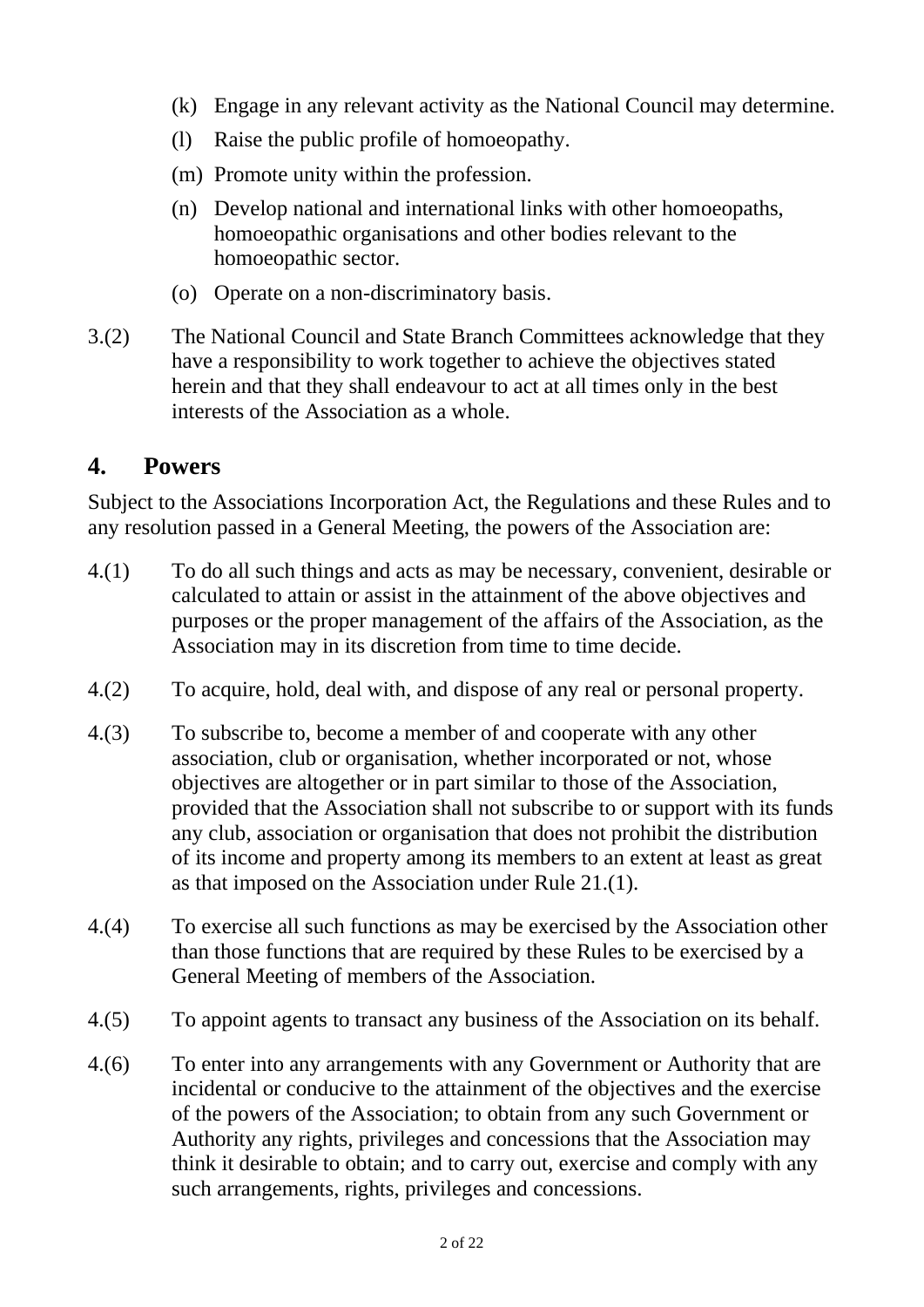- 4.(7) To appoint, employ, remove or suspend such managers, clerks, secretaries, employees and other persons as may be necessary or convenient for the purposes of the Association.
- 4.(8) To remunerate any person or body corporate for services rendered, or to be rendered, and whether by way of brokerage or otherwise in placing or assisting to place or guaranteeing the placing of any unsecured notes, debentures or other securities of the incorporated Association, or in or about the incorporated Association or promotion of the incorporated Association or in the furtherance of its objectives.
- 4.(9) To open and operate bank accounts.
- 4.(10) To invest its money:
	- (a) in any security in which trust moneys may be invested; or
	- (b) in any other manner authorised by the Association.
- 4.(11) To borrow money upon such terms and conditions as the Association thinks fit.
- 4.(12) In furtherance of the objectives of the Association, to lend and advance money or credit to any person or body corporate; to guarantee and give guarantees or indemnities for the payment of money or the performance of contracts or obligations by any person or body corporate, and otherwise to assist any person or body corporate.
- 4.(13) To give such security for the discharge of liabilities incurred by the Association as the Association thinks fit.
- 4.(14) To draw, make, accept, endorse, discount, execute and issue promissory notes, bills of exchange, bills of lading and other negotiable or transferable instruments.
- 4.(15) To enter into any other contract the Association considers necessary or desirable.
- 4.(16) To take or hold mortgages, liens or charges to secure payment of the purchase price, or any unpaid balance of the purchase price, of any part of the Association's property of whatsoever kind sold by the Association, or any money due to the Association from purchasers and others.
- 4.(17) To take any gift of property, whether subject to any special trust or not, for any one or more of the objectives of the Association.
- 4.(18) To take such steps by personal or written appeals, public meetings or otherwise, as may from time to time be deemed expedient for the purpose of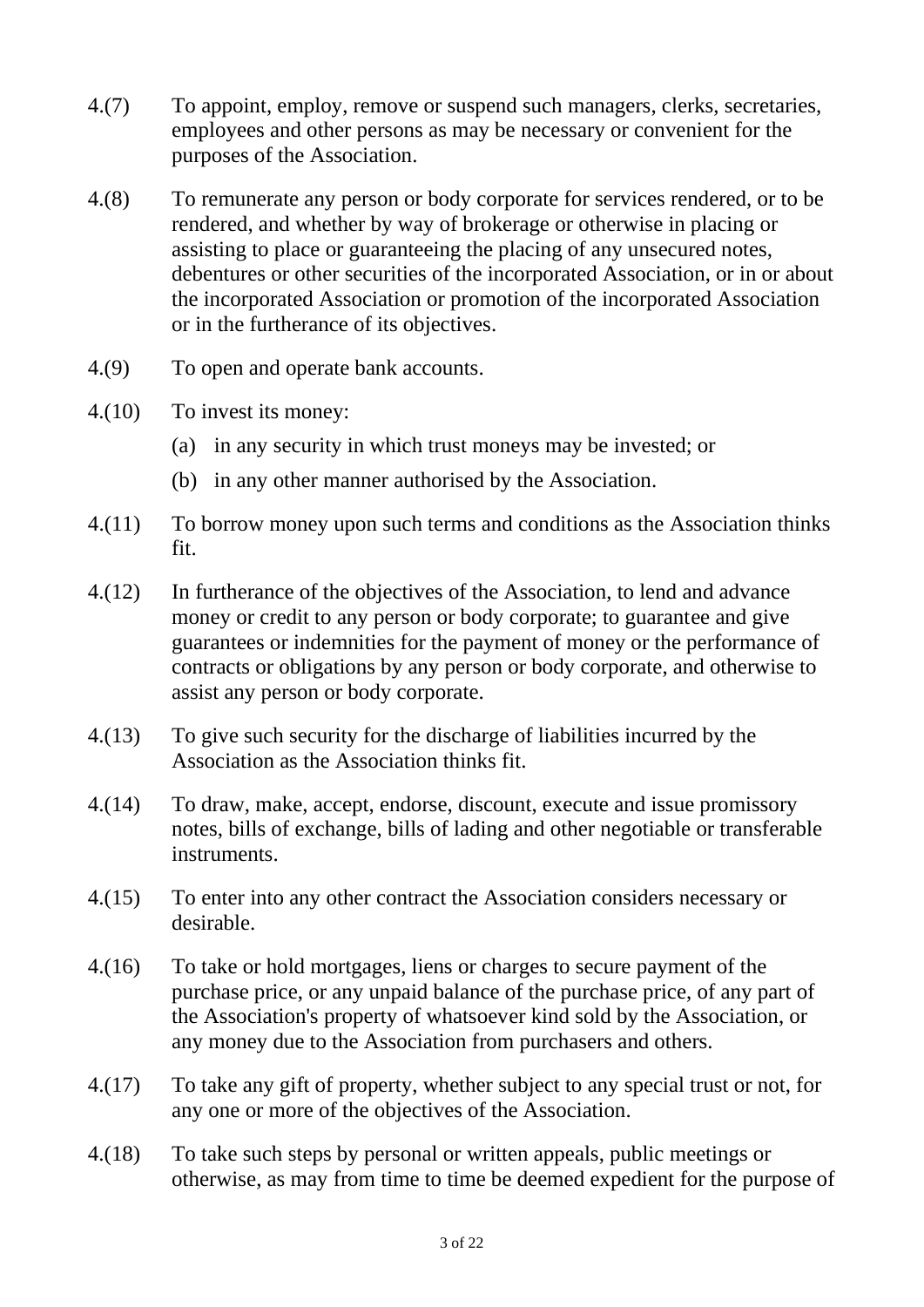procuring contributions to the funds of the Association, in the shape of donations, annual subscriptions or otherwise.

- 4.(19) To print and publish any newspapers, periodicals, books or leaflets that the Association may think desirable for the promotion of its objectives.
- 4.(20) To hold conferences and meetings, arrange and attend lectures and discussions.
- 4.(21) In furtherance of the objectives of the Association, to amalgamate with any one or more incorporated associations having objectives altogether or in part similar to those of the Association and which shall prohibit the distribution of its or their income and property among its or their members to an extent at least as great as that imposed upon the Association under or by virtue of Rule 21.(1).
- 4.(22) In furtherance of the objectives of the Association, to purchase or otherwise acquire and undertake all or any part of the property, assets, liabilities and engagements of any one or more of the incorporated associations with which the Association is authorised to amalgamate.
- 4.(23) In furtherance of the objectives of the Association, to transfer all or any part of the property, assets, liabilities and engagements of the Association to any one or more of the incorporated associations with which the Association is authorised to amalgamate.
- 4.(24) To make donations for charitable or community purposes.
- 4.(25) To do all such other things as are incidental or conducive to the attainment of the objectives and the exercise of the powers of the Association.

## **5. Control and Management of the Association**

- 5.(1) The National Council shall be the governing body of the Association and shall have such powers and authorities as are vested in it under these Rules and any amendments thereto.
- 5.(2) The State Branch Committees shall be responsible for the management and day to day running of the Association in their respective states, subject to Rule 5.(1).
- 5.(3) The National Council or a State Branch Committee may delegate any powers to a sub-committee or regional sub-branch committee, consisting of such members of the Association as the Council or Committee thinks fit. Any sub-committee so formed shall, in the exercise of the powers so delegated, conform to any regulations that may be imposed on it and shall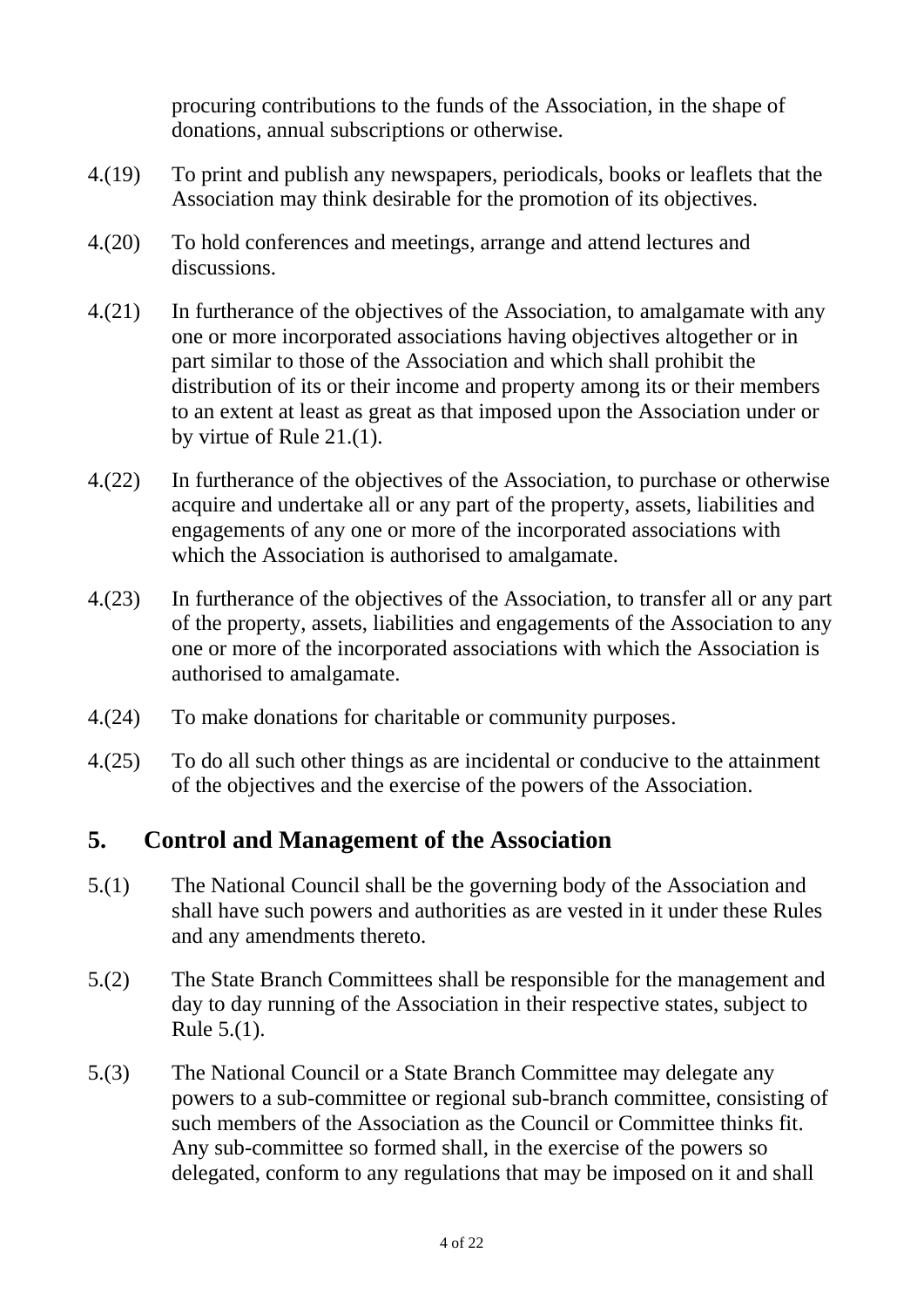be accountable to the body that formed it and such body shall have the power to dissolve any such sub-committee at any time.

5.(4) Assets and property in the possession of the State Branch Committees at the time of incorporation of the Association, and those accumulated after that time, shall be held in the custody of the State Branch Committees on behalf of the Association unless, due to vacancy in the office of State Branch Committees or for any other reason, the State Branch Committees are unable for the time being to retain custody of the property and assets on behalf of the Association, in which case they shall be held by the National Council direct. In such event, National Council shall call and convene a Special General Meeting of the members of the State Branch within two (2) months to elect a new committee.

# **6. Membership**

6.(1) Classes and Qualifications

There shall be the following classes of membership:

- (a) Professional membership, which shall be available to:
	- (i) Persons who are graduates of a course accredited by ARoH (the Australian Register of Homoeopaths).
	- (ii) Persons who satisfy the requirements of ARoH.
- (b) Bestowal of Recognition
	- (i) Fellowship may be bestowed by the National Council upon a Professional member in recognition of that member having made a significant contribution to the development of homoeopathic knowledge.
	- (ii) Distinguished Service Award may be bestowed by National Council upon a Professional member in recognition of that member having made a significant contribution to the Association or the profession.
	- (iii) Life membership may be bestowed by National Council on a Professional member in recognition of that member having made a significant contribution to the aims and objectives of the Association.
- (c) General membership, which shall be available to homoeopaths, to students of homoeopathy, and to members of the public who have a general interest in homoeopathy and wish to promote homoeopathy and the objectives of the Association.
- (d) Corporate membership. National Council or a State Branch with approval of National Council, may invite any company, firm or other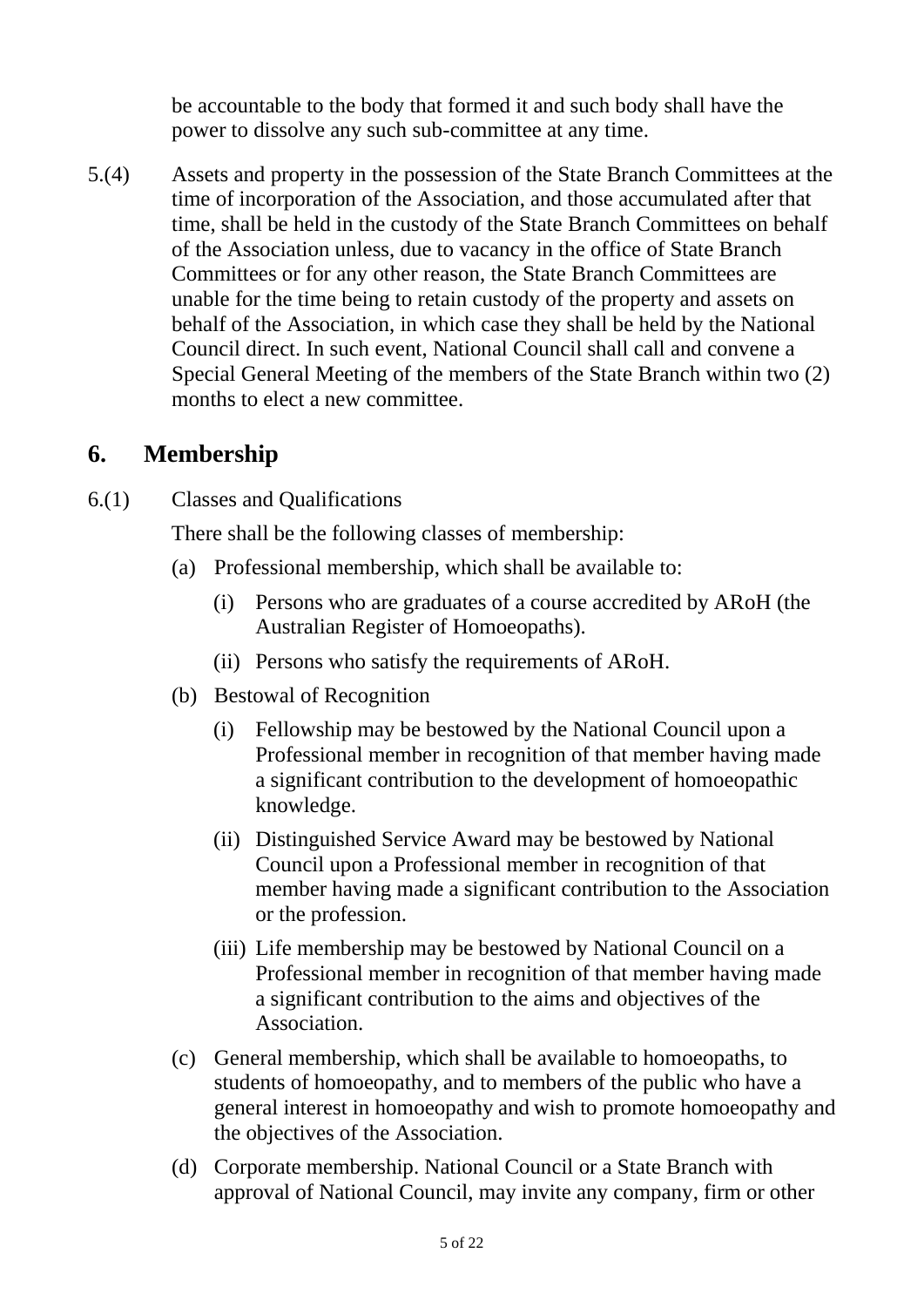organisation that has an interest in homoeopathy to become a Corporate member. If such company, firm, or organisation accepts the invitation in writing and undertakes to be bound by and observe the provisions of this Constitution and any by-laws made hereunder, such an organisation shall be admitted to membership as a Corporate member.

- (e) Honorary membership. National Council may invite an individual distinguished in homoeopathy at an international level or providing or having provided exceptional services to the homoeopathic profession either nationally or internationally to become an Honorary member.
- (f) The number of members in each class shall be unlimited.
- 6.(2) Applications for Membership

The applicant for membership shall apply in writing in such form as the National Council shall prescribe. Such applications shall contain an undertaking by the applicant that, in the event of his/her being admitted to membership, he/she shall be bound by and observe the provisions of the Constitution, the Code of Ethics and Practice and any by-laws made. A nonrefundable application fee, the amount as set from time to time by National Council, shall accompany each application for Professional membership. The applicant shall submit to such assessments and supply such information in support of his/her application as the National Council may require.

- 6.(3) Benefits of Membership
	- (a) Upon the admission of any person as a member of the Association, such member shall be entitled to such benefits and privileges of membership of the Association and to all the obligations thereof as the National Council shall from time to time determine as applicable to that class of membership, shall be bound by the Constitution, Code of Ethics and Practice and by any by-laws thereunder, provided nevertheless that no General, Honorary or Corporate member shall be eligible to become a member of the State Branch Committee or National Council or be entitled to vote at any meeting of the Association.
	- (b) Upon the admission of a person as a Professional member or Fellow, he/she shall be entitled to exhibit his/her membership of the Association and use the letters M.A.H.A. or F.A.H.A. respectively.
- 6.(4) Fees
	- (a) The membership and any and all other fees deemed necessary for each class of membership shall be such sum as the National Council shall from time to time determine, subject to Rule 5.(1).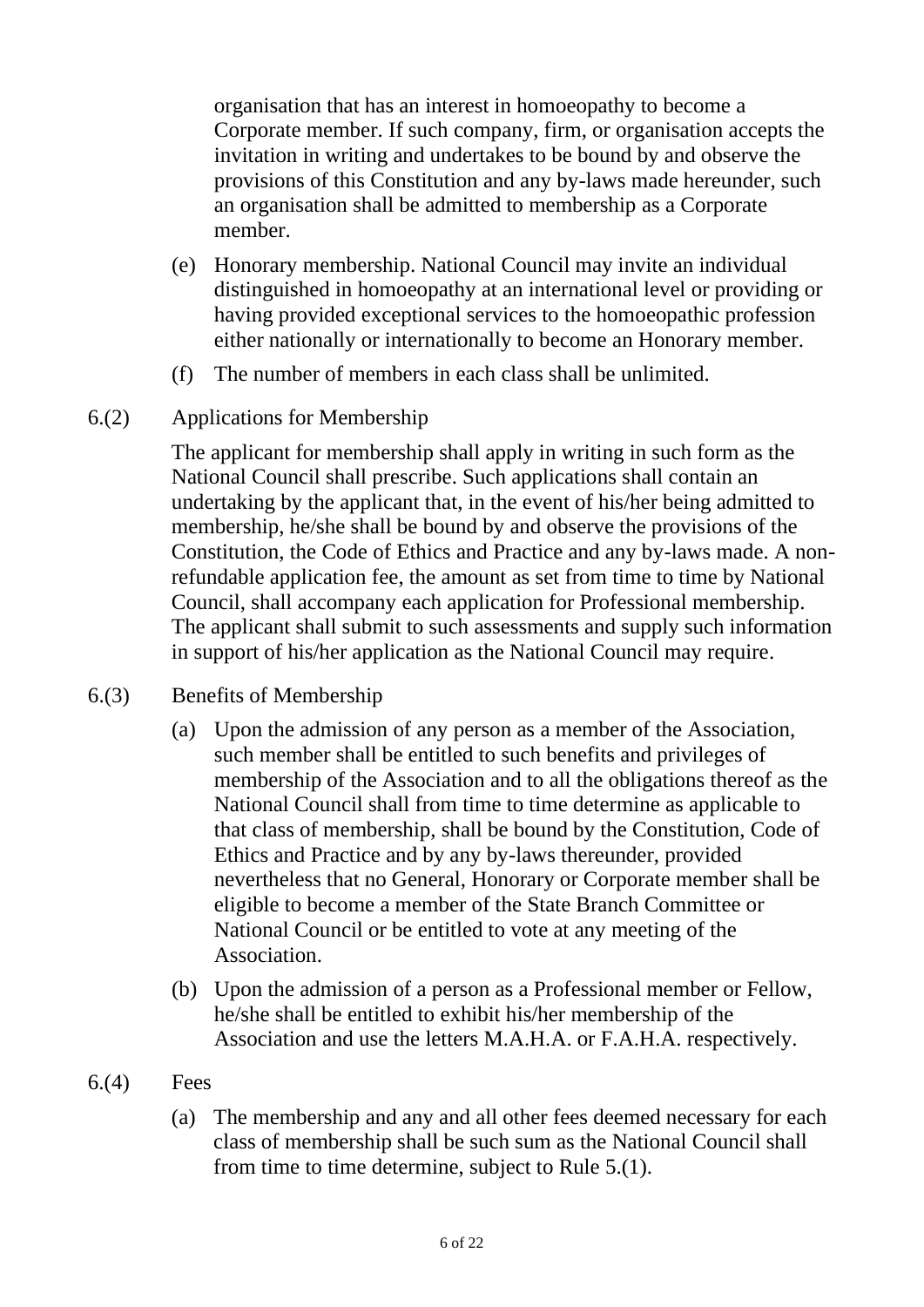- (b) All fees shall be payable at such time and in such manner as the National Council shall from time to time determine.
- (c) The State Branch Committees shall contribute to the National Council such levy or levies whenever deemed necessary by the National Council.
- 6.(5) Admission and Rejection of Membership Applications
	- (a) After the receipt of any application, along with proof of acceptance by ARoH (in the case of Professional membership), and the fees applicable for that class of membership, such application shall be considered by National Council, who shall determine upon the admission or rejection of the applicant.
	- (b) Any applicant who receives a majority of the votes of the members of National Council, via formal motion in the case of a Professional membership application or as per the approval procedure as agreed by National Council from time to time in the case of General members, shall be accepted as a member to the class of membership applied for.
	- (c) Upon the acceptance or rejection of an application for any class of membership, the applicant shall forthwith be given notice in writing of such acceptance or rejection. In the event of rejection, any membership fees paid by the applicant in anticipation of membership shall be refunded in full but any application fee paid by the applicant shall be withheld in accordance with Rule 6.(2).
- 6.(6) Cessation and Termination of Membership

A person ceases to be a member of the Association if that person is deceased, resigns his/her membership, lapses ARoH registration (in the case of Professional membership), becomes insolvent, is or becomes legally incapable of continuing to carry out his/her role as a Professional homoeopath due to physical or mental incapacity, is convicted of an indictable offence, fails to comply with any of the provisions of these Rules or the Association's policies and by-laws, or is expelled from the Association.

- (a) Any member may resign his/her membership of the Association at any time by giving notice in writing to that effect. Such resignation shall take effect from the date specified in the notice.
- (b) A person who ceases to be a member under Rule  $6.(6)(a)$  remains liable to pay the Association the amount of any subscription or other moneys due and payable by that person to the Association but unpaid at the date of that cessation.
- (c) If any member shall fail to pay his/her annual fee or any other moneys owing to the Association within two (2) months of the due date, notice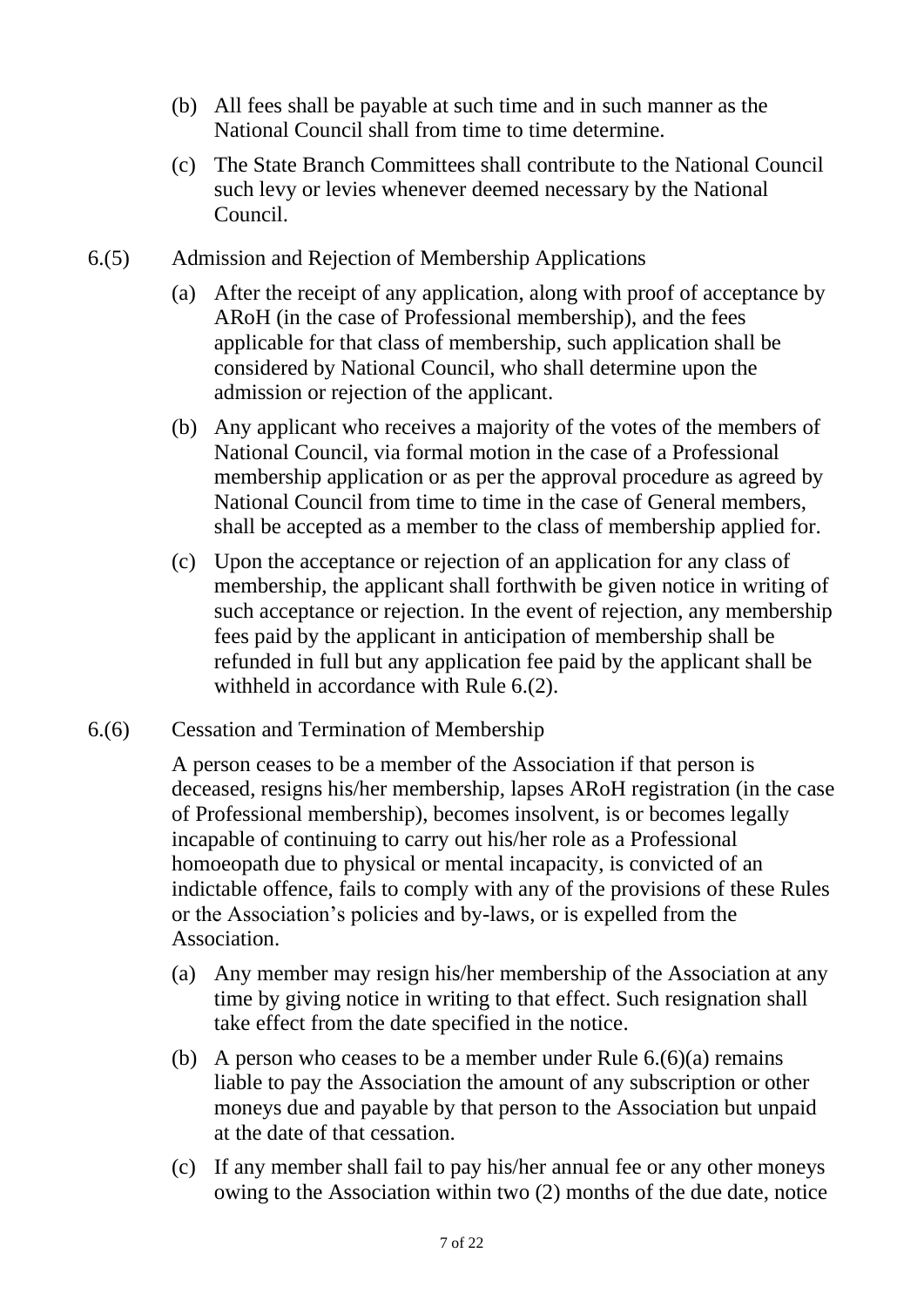may be given to him/her informing of the default and warning of the possible termination of his/her membership. If he/she does not so pay the fee or other moneys within one (1) calendar month after being given such notice, the National Council may rule that his/her membership be terminated, provided nevertheless that if at any time such member shall give a satisfactory explanation he/she may, at the discretion of the National Council and upon payment of all money owing by him/her to the Association, be readmitted without penalty.

- 6.(7) Appeal against Rejection or Termination of Membership
	- (a) A person whose application for membership has been rejected or whose membership has been terminated may, within one (1) month of receiving written notice thereof, lodge with the National Secretary written notice of his/her intention to appeal against the decision.
	- (b) Upon receipt of a notification of intention to appeal against rejection or termination of membership, the National Secretary shall convene, within three (3) months of the date of receipt of such notice, a General Meeting to determine the appeal. At any such meeting the applicant shall be given the opportunity to fully present his/her case and the National Council or those members thereof who rejected the application for membership or terminated the membership subsequently, shall likewise have the opportunity of presenting its or their case in person or by written submission. The appeal shall be determined by the vote of the members present at such meeting.
- 6.(8) Register of Members
	- (a) The National Council shall cause a Register to be kept in which shall be entered the names and residential and/or postal addresses of all persons admitted to Professional membership of the Association and the dates of their admission.
	- (b) Particulars shall also be entered into the Register of deaths, resignations, terminations and reinstatements of membership and any further particulars as the Council or the members at any General Meeting may require from time to time.
	- (c) The Register shall be open for inspection at the principal place of administration during normal business hours within fourteen (14) days of any such request by any member who previously applies to the Registrar for such inspection, and the member may make a copy of or take an extract from but shall have no right to remove the Register for that purpose.
	- (d) No person is permitted to use information from the Register for political or commercial gain.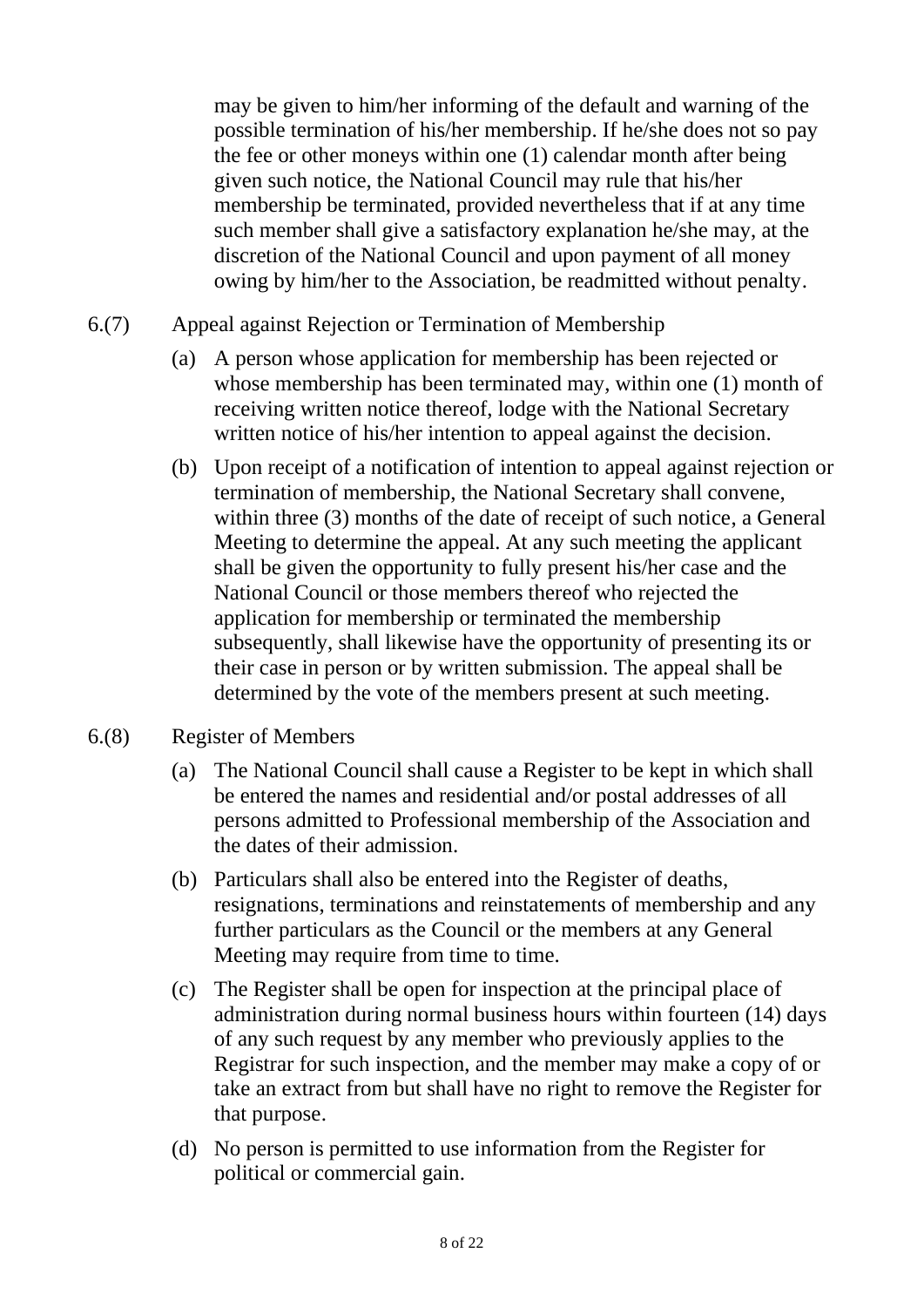6.(9) Disciplining of Members

The procedure and mechanism for the disciplining of members shall be as laid out in the AHA's Complaints Policy & Procedure or as is determined by the National Council from time to time or by any General Meeting of the members.

6.(10) Liabilities of Members

The liability of a member of the Association to contribute towards the payment of the debts and liabilities of the Association or the cost, charges and expenses of the winding up of the Association is limited to the amount, if any, unpaid by the member in respect of membership of the Association as required by Rule 6.(4).

#### **7. National Council**

- 7.(1) Composition
	- (a) The National Council shall be composed of:
		- (i) One representative from each State Branch. Such officer shall be nominated and approved by his/her State Branch Committee biennially and may hold office for a maximum consecutive period of six  $(6)$  years, unless clause  $7(1)(a)$  (iii) is invoked, provided that in the event of any of these appointed officers being unable to take part in any meeting of the National Council, then the State Branch Committee for whom he/she is the representative shall have the power to appoint a proxy in his/her stead.
		- (ii) Members elected by a national ballot of Professional members. The number of members so elected shall be a maximum number of five (5) and a minimum number of three (3). Such members shall be elected for a two (2) year term, and are ineligible to serve more than three  $(3)$  terms consecutively, unless clause  $7.(1)(a)$  (iii) is invoked. The elections for National Council shall be held biennially in the month of July.
		- (iii) In exceptional circumstances, National Council members may continue their tenure on the National Council for another term of up to 2 years, with the stipulation that the following conditions are met:
			- The member provides compelling arguments why s/he considers it necessary to extend her/his tenure;
			- the member's State Branch is in agreement in the case of a State Branch representative;
			- National Council approves in the case of either State Branch or National representative;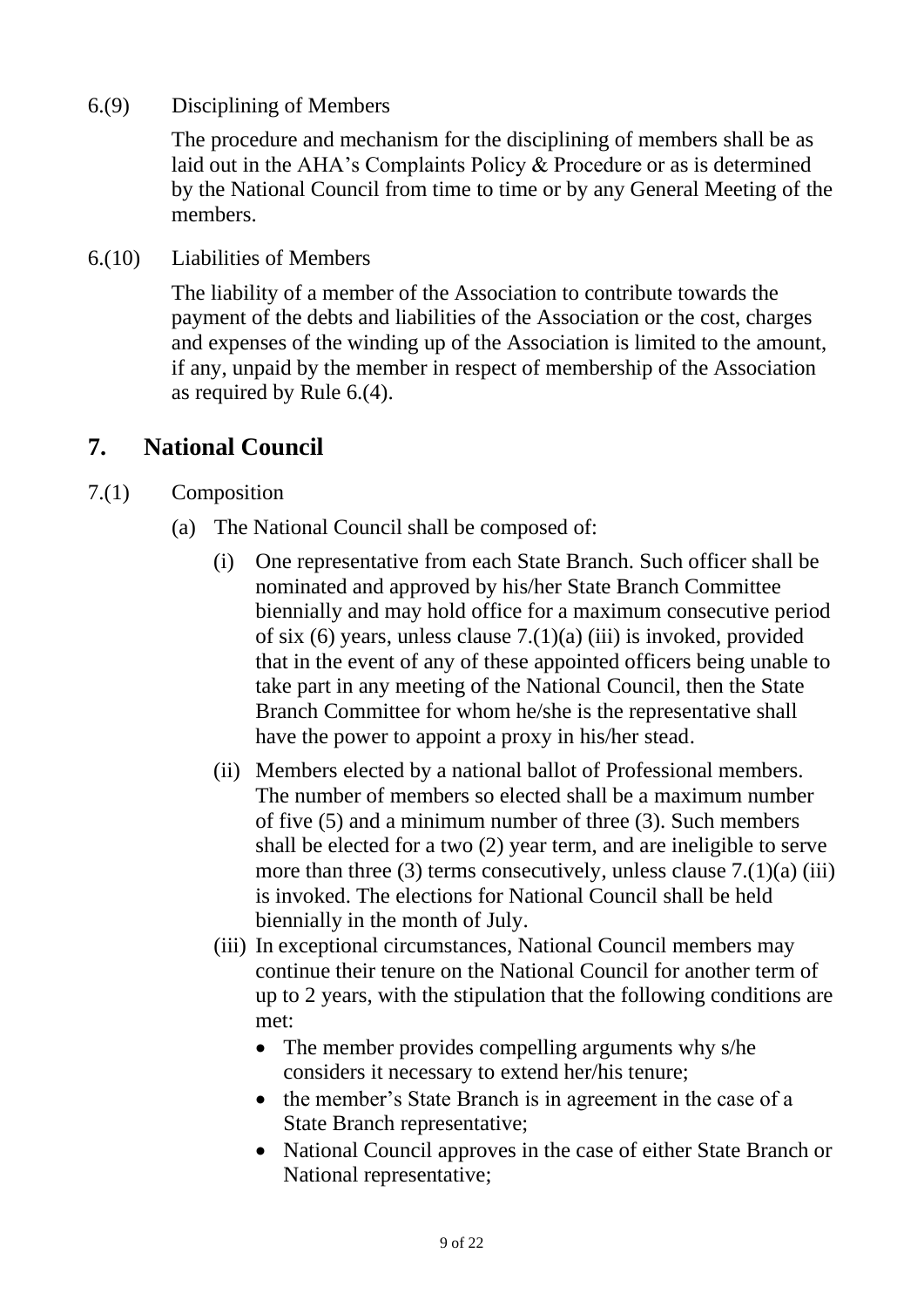- the National Council member will not hold any Executive Office;
- the National Council member will not be displacing any applicant that wishes to join the National Council;
- there is no obligation placed on any National Council member to stay the additional term.
- (b) Every candidate for election as a member of National Council shall be a Fellow or Professional member.
- 7.(2) Office Bearers
	- (a) There shall be the following officers of the National Council:
		- (i) the National President
		- (ii) the National Vice President
		- (iii) the National Secretary
		- (iv) the National Treasurer
		- (v) the Registrar
		- (vi) Committee members
	- (b) Such officers shall be elected by the National Council from amongst its members at the first National Council meeting following the individual State Branch Annual General Meetings.
	- (c) The National Council shall have the power to co-opt onto itself any member of the Association as required, whether a Professional member or not, but such member shall have no voting rights.
- 7.(3) Election of National Council members
	- (a) Voting for those members of National Council who are elected shall be by ballot document. The ballot documents shall be prepared for each vacant office, providing for voters to mark their vote(s) opposite the name(s) of the candidates for whom they desire to vote. Ballot documents shall be made available to all members entitled to vote. Each voting member shall be instructed that, after marking the ballot document(s), he/she should return the ballot document(s) to the National Secretary by the due date. Only votes carrying the name of the voter will be valid.
	- (b) The National President shall appoint at least two (2) members of the Association to act as scrutineers. The scrutineers shall check the identity of each of the voters against a list of members entitled to vote and shall count the valid votes.
- 7.(4) In the event of a vacancy occurring on the National Council for whatever reason,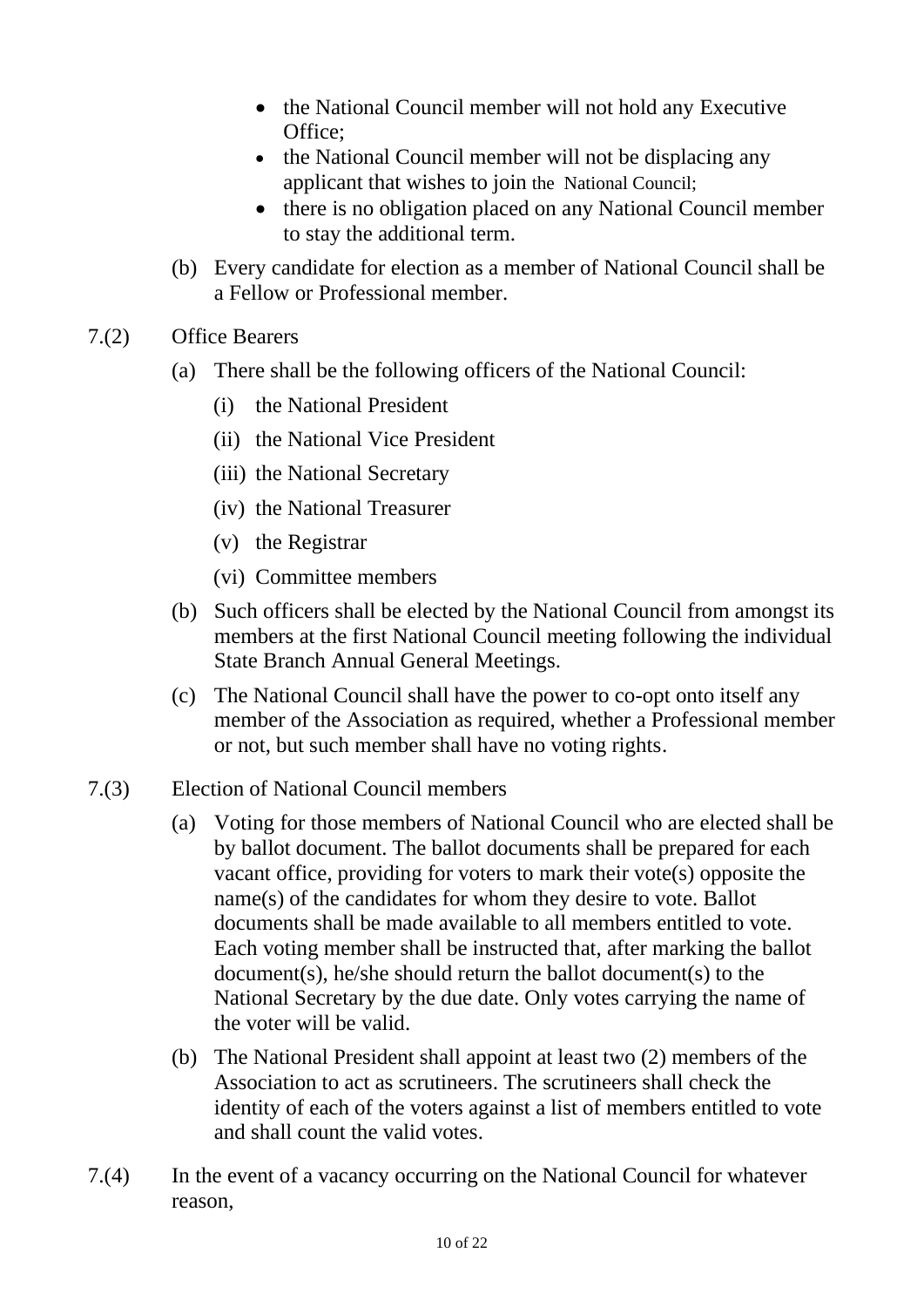- (a) In the case of a State Branch representative, it shall be the responsibility of the State Branch whose member has created the vacancy to appoint another officer without delay.
- (b) In the case of an elected member, it shall be the responsibility of National Council to appoint another officer without delay.
- (c) In the event of a vacancy occurring among the office bearers, the members of the National Council shall fill that position from amongst its members.

# **8. State Branch Committees**

- 8.(1) Composition
	- (a) A State Branch Committee of the Association shall consist of
		- (i) the President
		- (ii) the Vice Presidents (maximum 2)
		- (iii) the Secretary
		- (iv) the Treasurer
		- (v) Committee members

all of whom shall be Fellows or Professional members of the Association.

- (b) In the event of any of the office bearer positions becoming vacant, the State Branch Committee shall fill the position from amongst its continuing members and such elected member shall hold office for the unexpired portion of the predecessor's term.
- (c) The State Branch Committee shall have the power to co-opt any member of the Association as required, whether a Professional member or not, but such member shall have no voting rights.
- 8.(2) Each member of the State Branch Committee shall, subject to these Rules, hold office until the conclusion of the State Branch Annual General Meeting following the date of the member's election.
- 8.(3) At the State Branch Annual General Meeting, all the members of the State Committee for the time being shall retire from office, but shall be eligible upon nomination for re-election, provided however that the State Branch President may hold office for a maximum term of six (6) consecutive years.
- 8.(4) The election of officers and other members of the State Branch Committee at the State Branch Annual General Meeting shall take place in the following manner.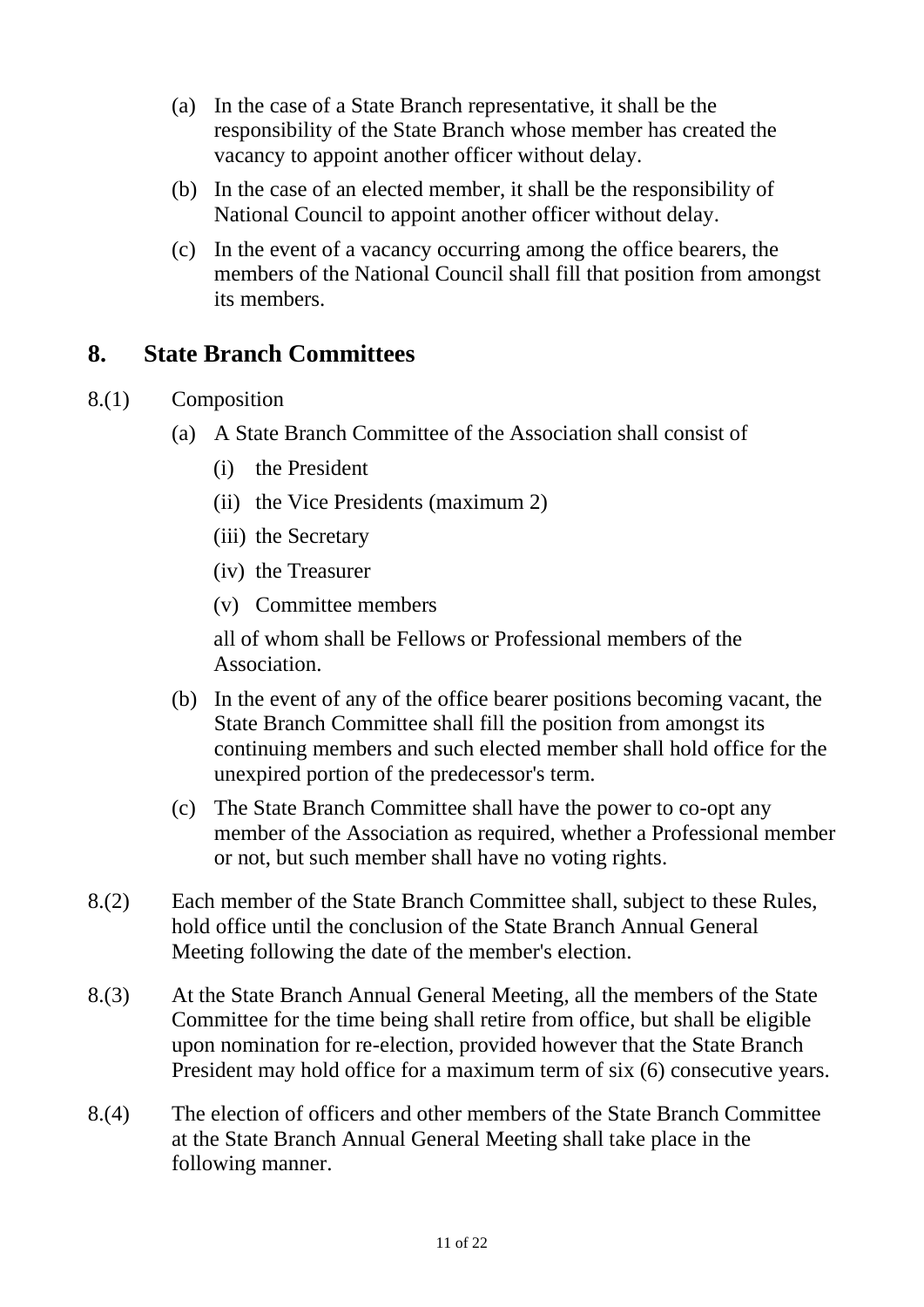- (a) Every candidate for election as an officer of the State Branch Committee shall be a Fellow or Professional member and nominated by at least two (2) other Fellows or Professional members of the Association.
- (b) Every nomination, together with the nominee's written acceptance thereof, shall be lodged with the State Branch Secretary not later than the closing date as indicated in the notice.
- (c) If there shall be only one nomination for any of the State Branch offices of President, Vice Presidents, Secretary or Treasurer, the person so nominated shall be declared elected, but if there shall be more than one nomination for any such office then an election shall be held in respect of such office.
- (d) Should, at the commencement of such State Branch Annual General Meeting, there be an insufficient number of candidates nominated, then nominations may be taken from the floor of the meeting.
- (e) If insufficient further nominations are received, any vacant positions remaining on the State Branch Committee shall be deemed to be casual vacancies.
- 8.(5) Vacancies
	- (a) In the event of a vacancy occurring in the membership of the Committee, the State Branch Committee may appoint a Fellow or Professional member to fill the vacancy and the member so appointed shall hold office, subject to these Rules, until the conclusion of the State Branch Annual General Meeting next following the date of the appointment.
	- (b) Any member of the State Branch Committee may resign from membership of the Committee at any time by giving notice in writing to the State Branch Secretary.
	- (c) The continuing members of the State Branch Committee may act notwithstanding any casual vacancy in the State Branch Committee, but if and for so long as their number is reduced below the number fixed by or pursuant to these Rules as the necessary quorum of the State Branch Committee, the continuing member(s) may act for the purpose of increasing the number of members of the State Branch Committee to that number or of summoning a General Meeting of the Association but for no other purpose.
	- (d) In the event of all members of a State Branch Committee resigning, then the National Council may fill such vacancies as per Rule 8.(5)(a).

# **9. Office Bearers**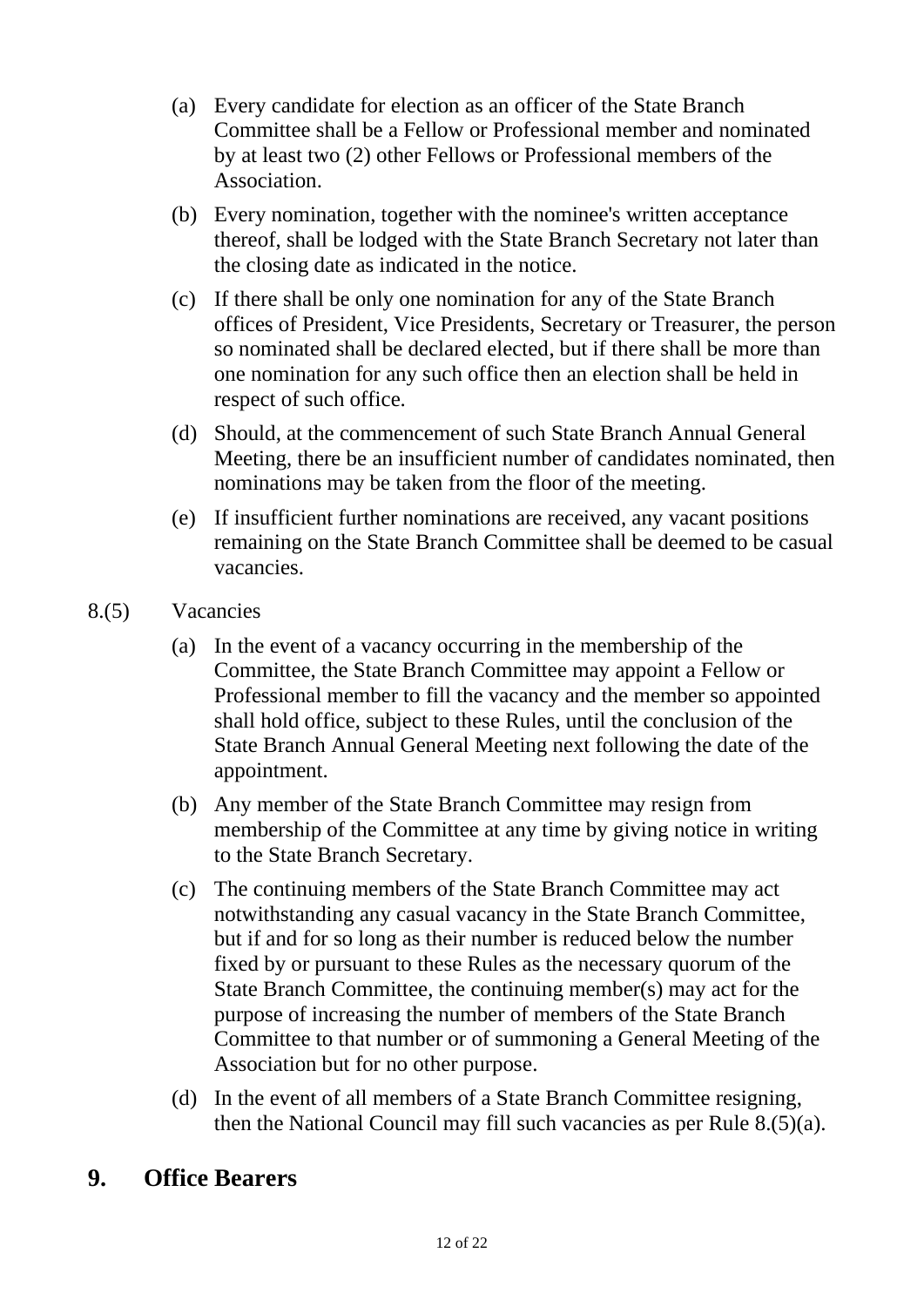- 9.(1) The President shall:
	- (a) The National President shall take the chair at all meetings of the National Council and of General Meetings of the Association, in his/her absence the Vice President shall take the chair, and if neither is present, then the members present shall elect one of their number to be Chairperson of the meeting.
	- (b) A State Branch President shall take the chair at all meetings of that State Branch Committee and of all State Branch General Meetings, in his/her absence the Vice President shall take the chair, and if neither is present, then the members present shall elect one of their number to be Chairperson of the meeting.
- 9.(2) The Secretaries shall provide all secretarial functions for the National Council or State Branch Committees, giving all notices that may be required under this Constitution and keep a faithful record of all decisions reached at the meetings of the National Council or State Branch Committees and generally carry into effect the directions of the National Council or State Branch Committees.
- 9.(3) The Secretaries shall maintain records of:
	- (a) The names and residential and/or postal addresses of the members who hold the offices provided for by the Rules of the Association, including all offices held by the members who constitute the National Council or a State Branch Committee of the Association and persons who are authorised to use the common seal of the Association.
	- (b) The names and residential and/or postal addresses of any persons who are appointed to act as trustees on behalf of the Association.
- 9.(4) The Secretaries shall:
	- (a) Cause full and accurate minutes of all questions, matters, resolutions and other proceedings of every National Council or State Branch Committee meeting and General Meeting to be entered in a book to be open for inspection within fourteen (14) days of such a request by any financial member who previously applies to the appropriate Secretary for that inspection. For the purposes of ensuring the accuracy of the recording of such minutes, the minutes of every National Council and State Branch Committee meeting shall be signed by the Chairperson of that or the next succeeding meeting of that body verifying their accuracy. Similarly, the minutes of every General Meeting shall be signed by the Chairperson of that or the next succeeding General Meeting of the Association or respective State Branch; provided that the minutes of any Annual General Meeting shall be signed by the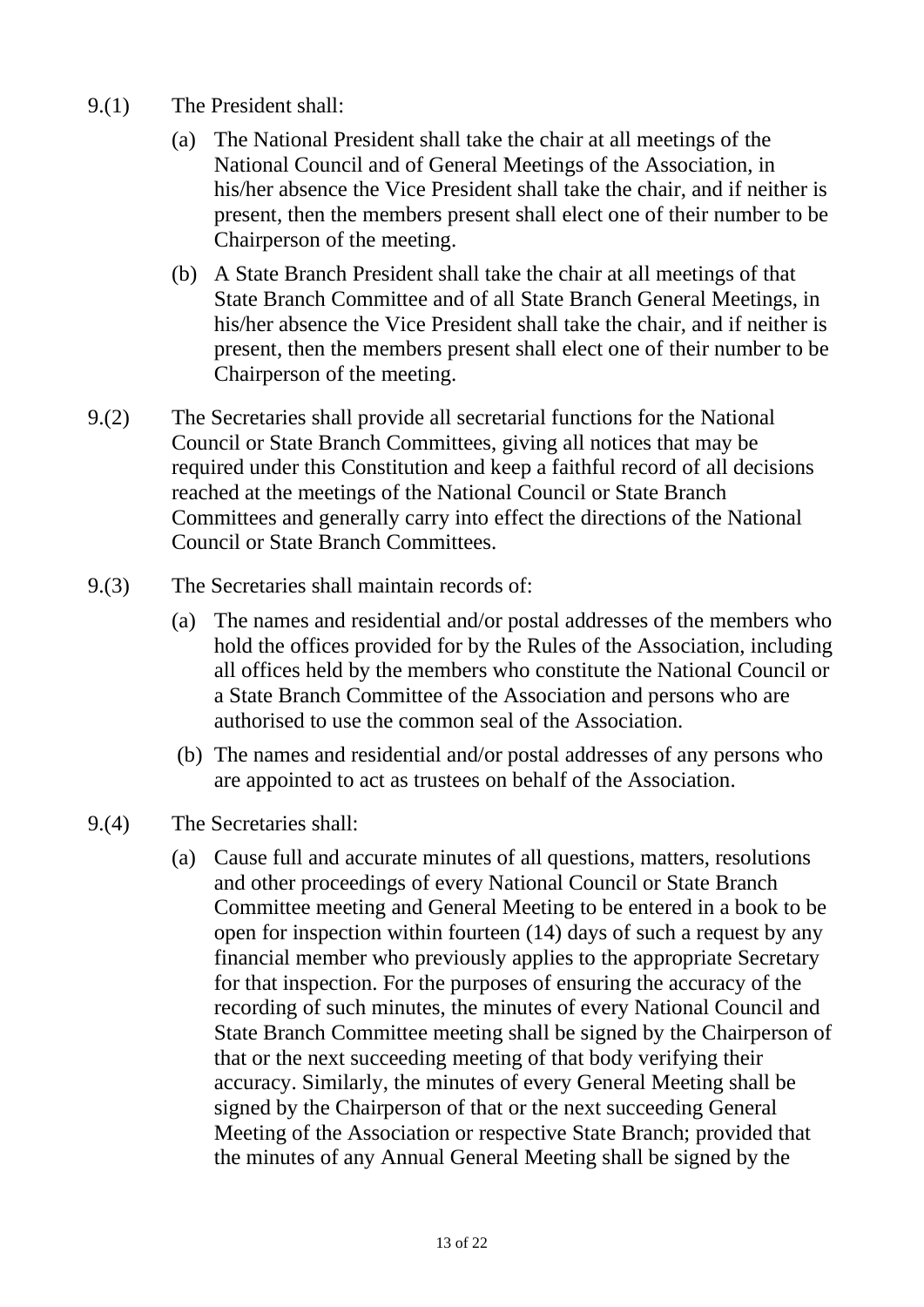Chairperson of that or the next succeeding General or Annual General Meeting.

- (b) Coordinate the correspondence of the Association or State Branch.
- (c) Comply on behalf of the Association with the various requirements of these Rules regarding the Register of members, availability of Rules and records of office holders and trustees of the Association.
- (d) Have custody of all books, documents, records and Registers of the Association, including those referred to in Rule 9.(3) other than those required to be kept and maintained by or in the custody of the Treasurers or auditor.
- (e) Perform such other duties as are imposed on them by these Rules or by any meeting of their State Branch or the Association.
- 9.(5) The Treasurers shall:
	- (a) Be responsible for the receipt of all moneys paid to, or received by them on behalf of, the Association and shall issue receipts for those moneys in the name of the Association.
	- (b) Have custody of all securities, books and documents of a financial nature and accounting records of the Association.
	- (c) Perform such other duties as are imposed on them by these Rules or by any meeting of their State Branch or the Association.
- 9.(6) A Register of Professional members of the Association is to be established and maintained, Australia wide, specifying the name and address and classification of each member of the Association, together with the date on which the person became a member, under the supervision of the Registrar.
- 9.(7) As soon as possible after the end of the financial year, the National President and National Secretary shall each prepare a full report on the previous year's activities and the National Treasurer shall arrange for the preparation of an audited accounting of the Association's funds.

#### **10. Funds and Accounts**

10.(1) The funds of the Association shall be derived from application fees, admission fees and annual subscriptions of members, donations, interest on investments and moneys raised from the holding of seminars and similar gatherings, profits on investments and other forms of revenue as are available to the Association under these Rules and, subject to any resolution approved at a National General Meeting, such other sources as the National Council determines.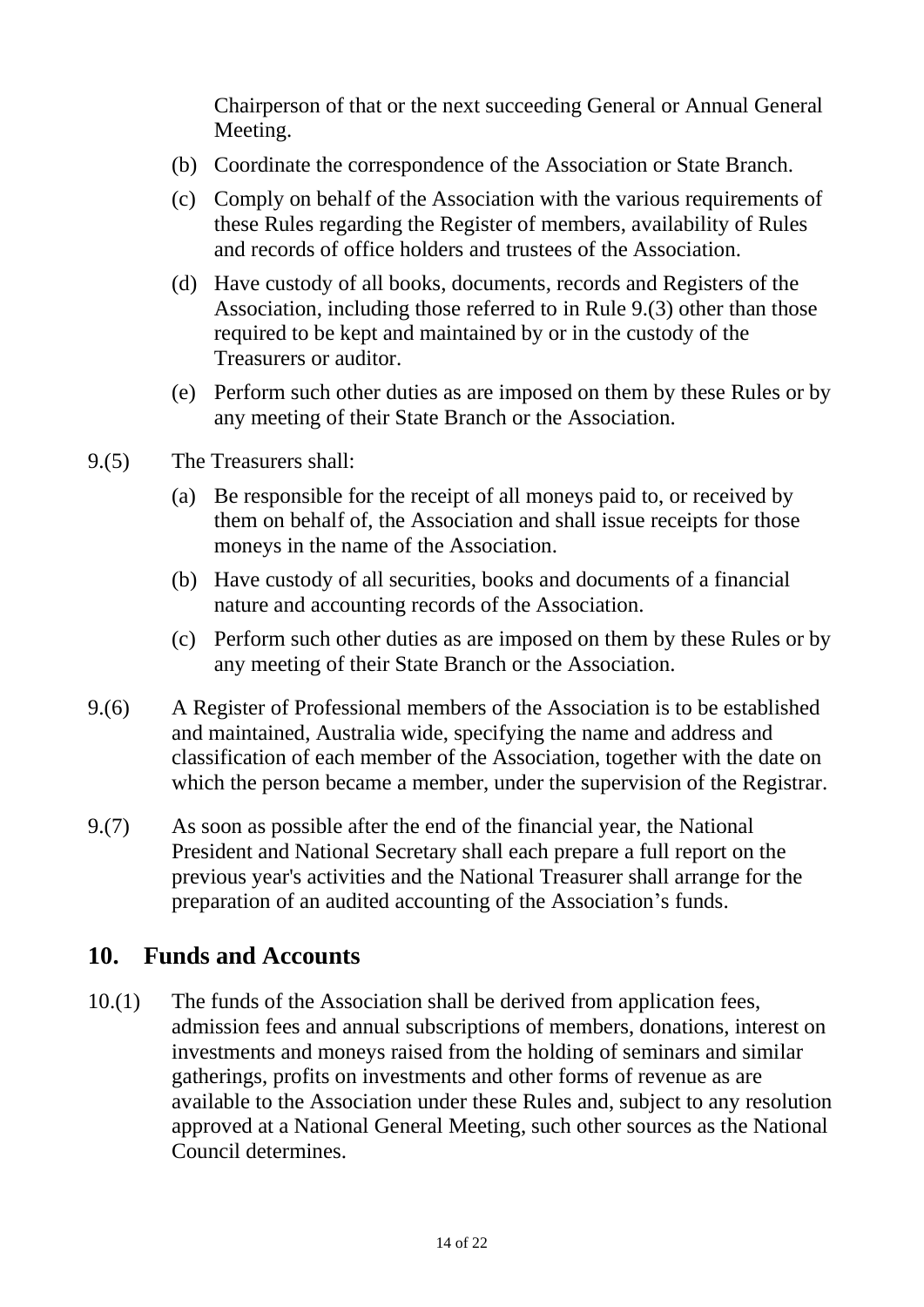- 10.(2) The funds of the Association shall be banked in the name of the Association in such bank(s) as the National Council or relevant State Branch Committee may from time to time direct.
- 10.(3) Proper books and accounts shall be kept and maintained, either in written or printed form in the English language, showing correctly the financial affairs of the Association and the particulars usually shown in books of a like nature.
- 10.(4) All moneys shall be banked as soon as practicable after receipt thereof.
- 10.(5) All amounts of one hundred dollars or over shall be paid either by cheque or electronically after being signed by two (2) of the following: President, Secretary, Treasurer or other Professional member authorised from time to time by the National Council or relevant State Branch Committee.
- 10.(6) Cheques shall be crossed "Not negotiable" except for those in payment of wages, allowances or petty cash recoupment, which may be open.
- 10.(7) National Council and the State Branch Committees shall determine the amounts of petty cash that shall be kept on the imprest system for the use of their members.
- 10.(8) All expenditure of funds under the control and management of the National Council or a State Branch Committee shall be approved or ratified by the National Council or State Branch Committee via majority motion.
- 10.(9) The National Treasurer shall control the funds and income for the administration of the National Council, such funds to be derived from levies by the National Council from membership subscriptions, voluntary donations and such other means as shall from time to time be decided upon by the National Council. Amounts shall be withdrawn from accounts only by signature or approval of two (2) of three nominated executive members of the National Council one of whom shall be the National Treasurer.
- 10.(10) As soon as practicable
	- (a) after the end of each financial year, or
	- (b) prior to his/her intending resignation, or
	- (c) at the request of the National Council or State Branch Committee as appropriate,
	- a Treasurer shall cause to be prepared a statement containing particulars of
		- (i) the income and expenditure of the Association or relevant State Branch for the financial year just ended, and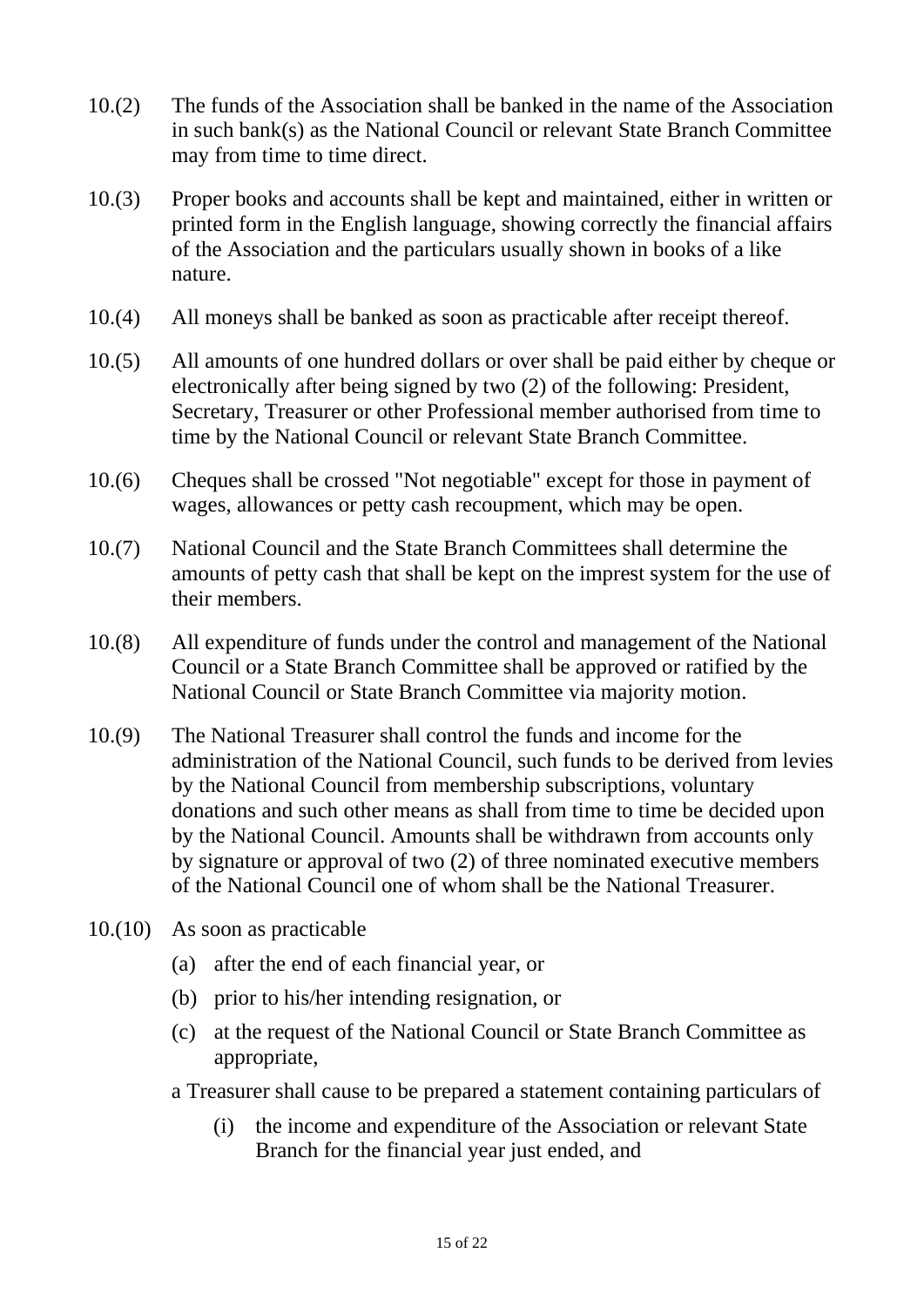- (ii) the assets and liabilities and all mortgages, charges and securities affecting the property of the Association or relevant State Branch at the close of that year.
- 10.(11) All such statements shall be examined by the auditor who shall present his/her report upon such audit to the Secretary prior to the holding of the National Annual General Meeting next following the financial year in respect of which such audit was made.

#### **11. Meetings of National Council and State Branch Committees**

- 11.(1) For the purposes of this Constitution, "Meetings of the National Council" and "Meetings of a State Branch Committee" shall be deemed to have taken place when the members of the National Council or respective State Branch Committee meet at the same place at the same time or when an electronic link-up discussion takes place between those respective members, provided always that a quorum is present and, in either case, all procedures as laid down under these Rules shall be observed.
- 11.(2) At every meeting of the National Council, a simple majority of a number equal to the number of officers elected and/or appointed to the Council at that time shall constitute a quorum.
- 11.(3) At every meeting of the State Branch Committee, a simple majority of a number equal to the number of members elected and/or appointed to the State Branch Committee as at the close of the last General Meeting of the members shall constitute a quorum.
- 11.(4) On all questions arising at any meeting of the National Council or a State Branch Committee, the decision shall be decided by a majority of votes and in the case of equality of votes, the Chairperson shall have a casting vote.
- 11.(5) A member of the National Council or a State Branch Committee who has any direct or indirect pecuniary interest and/or where any conflict of interest may arise in a contract or proposal made by, or in the contemplation of, the Council or Committee, shall, as soon as he/she becomes aware of his/her interest or conflict, disclose the nature and extent of such interest and/or conflict to the Council or Committee and shall not take part in any deliberations or decisions of the Council or Committee with respect to that contract or proposal. Should any member fail to disclose such interest or conflict voluntarily to the Council or Committee as herein provided, then the Council or Committee may, at its discretion, terminate that person's membership of the Council or Committee and of the Association or take such other action as it deems appropriate, provided that such member shall have all rights of appeal as provided for herein.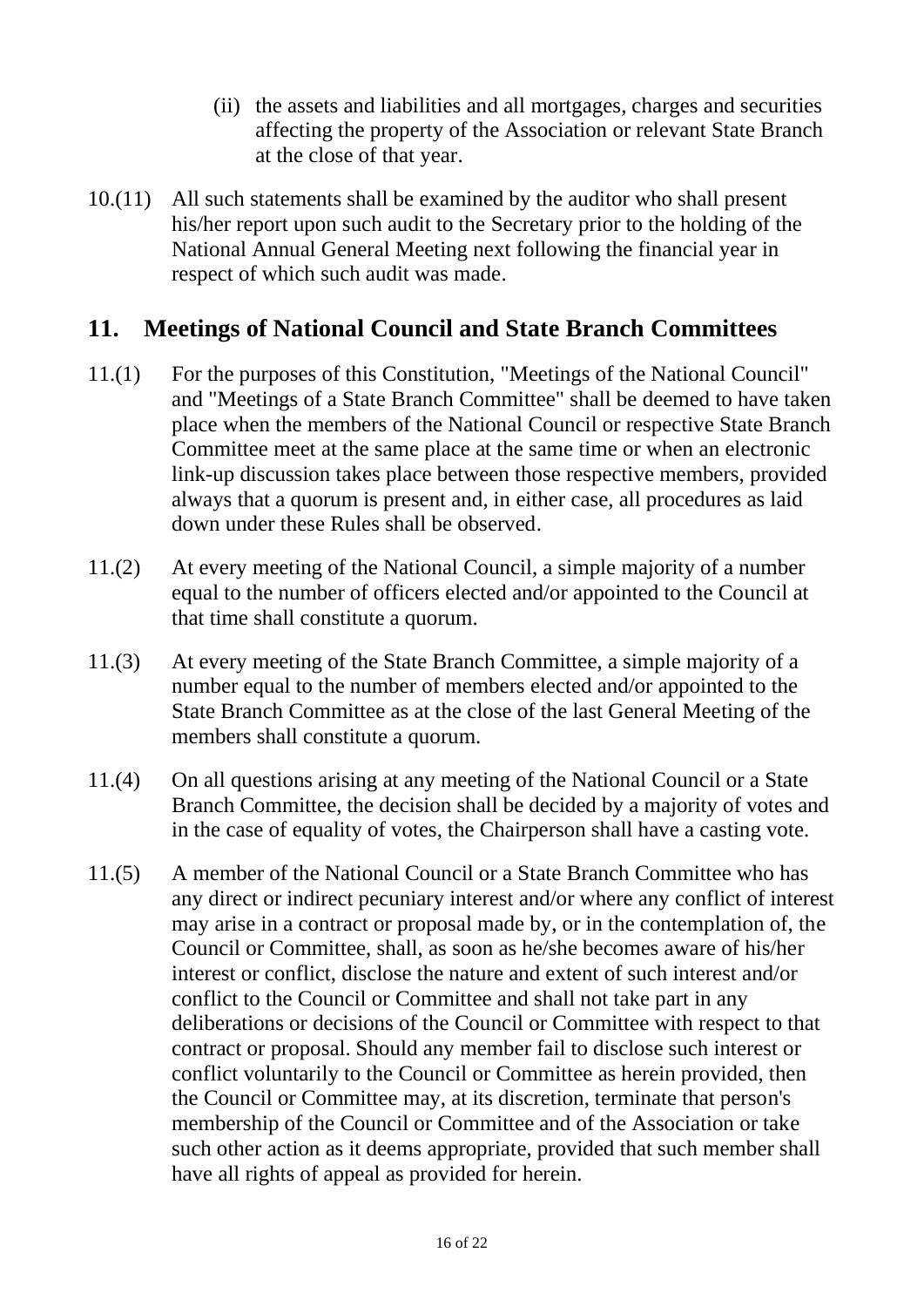- 11.(6) A resolution in writing signed by all the members of the National Council or a State Branch Committee for the time being entitled to receive notice of a meeting of the National Council or State Branch Committee shall be as valid and effectual as if it had been passed at a meeting of the National Council or State Branch Committee duly convened and held. Any such resolution may consist of several documents in like form, each signed by one or more members of the National Council or State Branch Committee.
- 11.(7) The National Council shall meet in such manner and as often as is deemed necessary by its members for the efficient running of the Association.
- 11.(8) The National Secretary shall convene a Special National Council Meeting on the request of any two (2) members of the National Council and notice of such a meeting shall be given to all Council members in whatever form the Secretary may deem most expedient in the circumstances.
- 11.(9) The State Branch Committees shall meet at least every second month to exercise their functions and regulate their proceedings as they see fit.
- 11.(10) The State Branch Secretary shall convene a Special State Branch Committee Meeting on the request of not less than one third of the members of the State Branch Committee. Notice of such a meeting shall be given to all State Branch Committee members in whatever form is deemed expedient by a majority of members of the State Branch Committee.

## **12. General Meetings**

- 12.(1) Unless otherwise provided by these Rules or required by the Associations Incorporation Act, at every General Meeting:
	- (a) The President shall take the chair, or in his/her absence, the Vice President shall take the chair, and if neither is present then the members present shall elect one of their numbers to be Chairperson of the meeting.
	- (b) The Chairperson shall maintain order and conduct the meeting in a proper and orderly manner.
	- (c) Every question, matter or resolution shall be decided by a majority of votes of the voting members present and in the event of equality of votes the Chairperson shall have a second or casting vote.
	- (d) No business shall be transacted at any meeting unless a quorum of members is present.
- 12.(2) Voting
	- (a) All financial Professional members and Fellows of the Association are entitled to vote at any National General Meeting and at any of their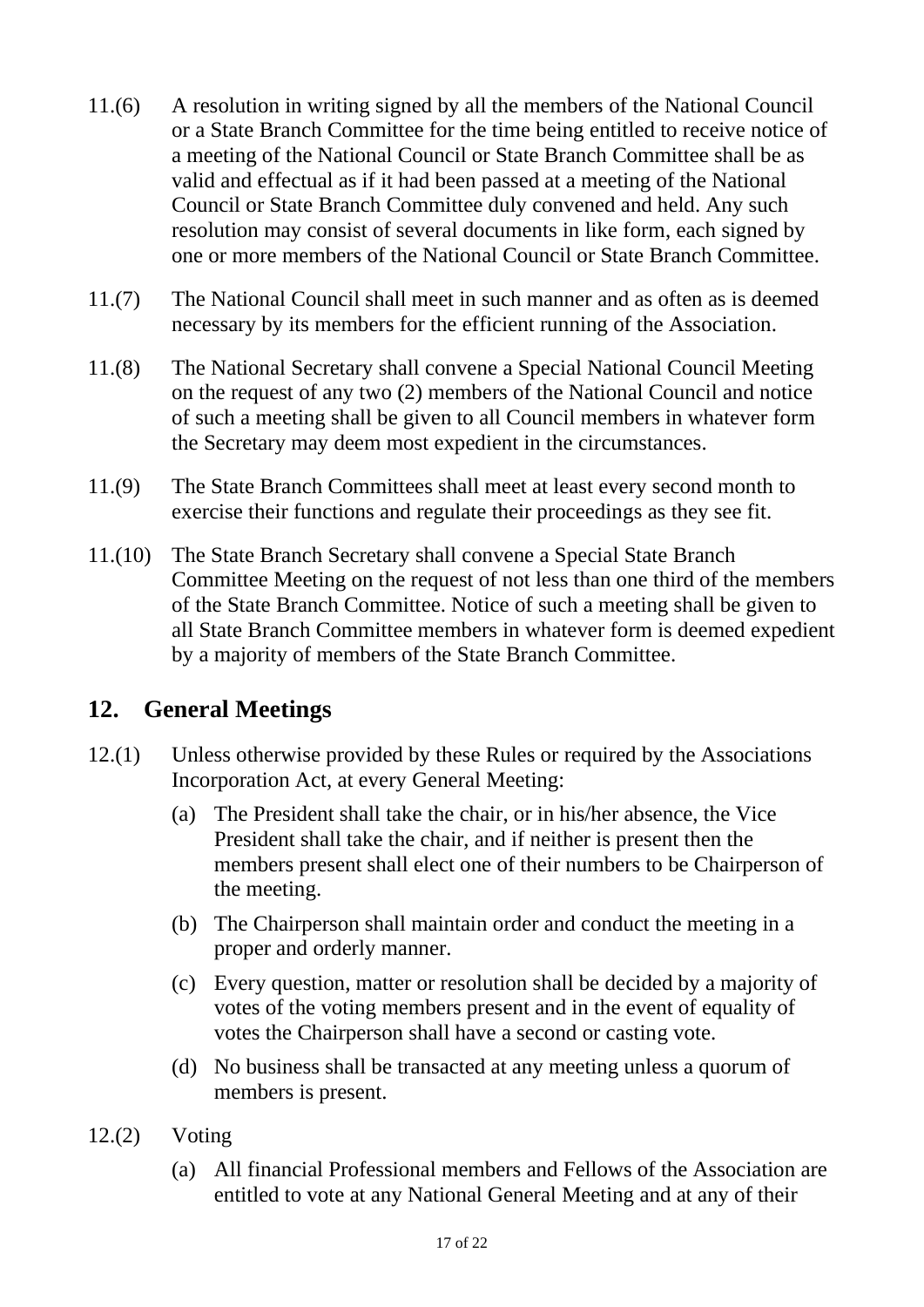State Branch General Meetings and may do so in person or by proxy or by postal vote. Each eligible member is entitled to one vote, but in the event of any equality of votes on any question the Chairperson shall exercise a second or casting vote.

- (b) A member or proxy is not entitled to vote at any meeting of the Association unless all money due and payable to the Association by the member or proxy has been paid.
- (c) Each member entitled to appoint another member as proxy shall do so by notice given to the relevant Secretary in writing before the time of the meeting in respect of which the proxy is appointed.
- (d) The notice appointing the proxy shall be in such form as determined by the relevant Secretary.
- (e) Each member entitled to and intending to cast a postal vote shall do so by submitting such postal vote to the relevant Secretary in writing before the time of the meeting in respect of which the postal vote is intended.
- 12.(3) National General Meetings

An Extraordinary National General Meeting of the Association shall be called at a time and place to be decided by the National Council:

- (a) at the request of the National President or the National Secretary and any two (2) members of the National Council, or
- (b) at the written request of 10% of financial members of the Association.
- 12.(4) Such a National General Meeting shall be held within forty-two (42) days of such request and all members of the Association shall be notified in writing of the purpose and the arrangements of such a meeting not less than ten (10) days before such meeting. No business other than that indicated in the notification of the meeting shall be conducted at such a meeting.
- 12.(5) The National Annual General Meeting shall be held within six (6) months of the close of the financial year. The time, place and agenda shall be determined by National Council and at least one (1) month's notice of such Annual General Meeting and the business to be transacted thereat shall be given to each member.
- 12.(6) For the purposes of a National Annual General Meeting, a quorum shall consist of seven (7) Professional members, at least two (2) of whom shall be members of the National Council.
- 12.(7) The business to be transacted at every National Annual General Meeting shall be:
	- (a) to receive apologies;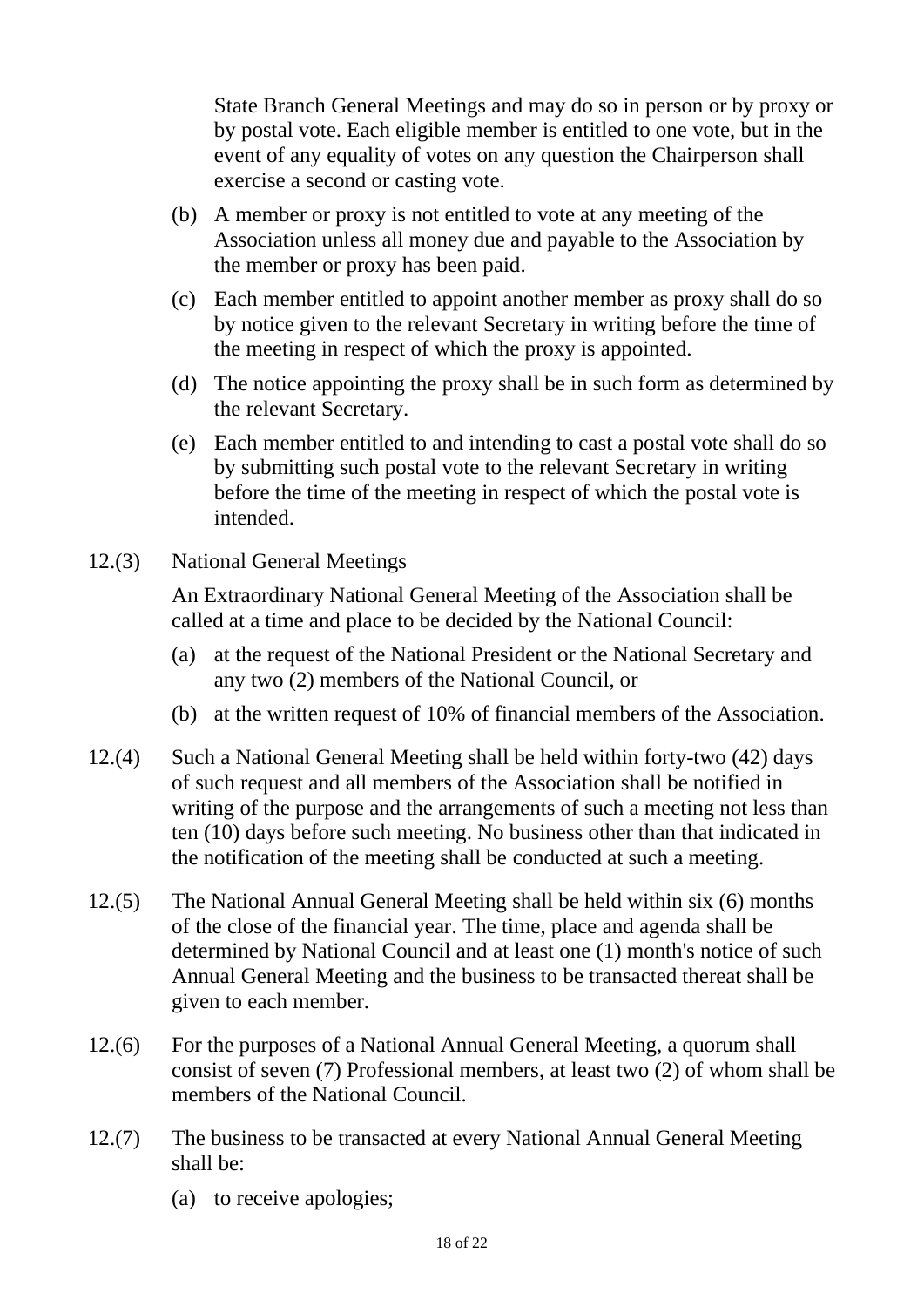- (b) to confirm the minutes of previous the National Annual General Meeting;
- (c) to receive the National President's and the National Secretary's reports;
- (d) to accept the National Treasurer's statement duly audited;
- (e) to appoint an independent auditor for the ensuing year;
- (f) to appoint a public officer
- (g) to transact any business that any member may wish to bring forward within the scope of the meeting.
- 12.(8) State Branch General Meetings
	- (a) A State Branch Extraordinary General Meeting shall be called at the request of the State Branch Committee. All members shall be notified of the place, date, time and purpose of such meeting at least two (2) weeks prior to the meeting being held.
	- (b) State Branch General Meetings shall also be called at the written request of 10% of financial Professional members of the State Branch. Such meeting shall be held within thirty (30) days of such request and all members shall be notified in writing of the purpose and the arrangements of such meeting not less than two (2) weeks before such meeting. No business other than that indicated in the notification shall be conducted at the meeting.
	- (c) The first General Meeting shall be held at such time, being not less than one month nor more than six months after the incorporation of the Association or acceptance of these Rules by the Commissioner of Corporate Affairs, and at such place as the National Council may determine.
- 12.(9) The State Branch Annual General Meetings shall be held within three (3) months of the close of the financial year. The time, place and agenda shall be determined by the State Branch Committee and at least one (1) calendar month's notice of such Annual General Meeting and the business to be transacted thereat shall be given to each member.
- 12.(10) For the purposes of a State Branch Annual General Meeting, a quorum shall consist of seven (7) Professional members, at least two (2) of whom shall be members of the State Branch Committee then in office personally being present and having voting rights. No business shall be transacted unless the requisite quorum shall be present at the meeting. However, when the total number of members having voting rights and residing within the Metropolitan area of the Capital City of this State is less than the number required under this Rule for a quorum, then a simple majority of such members being present and having voting rights shall constitute a quorum.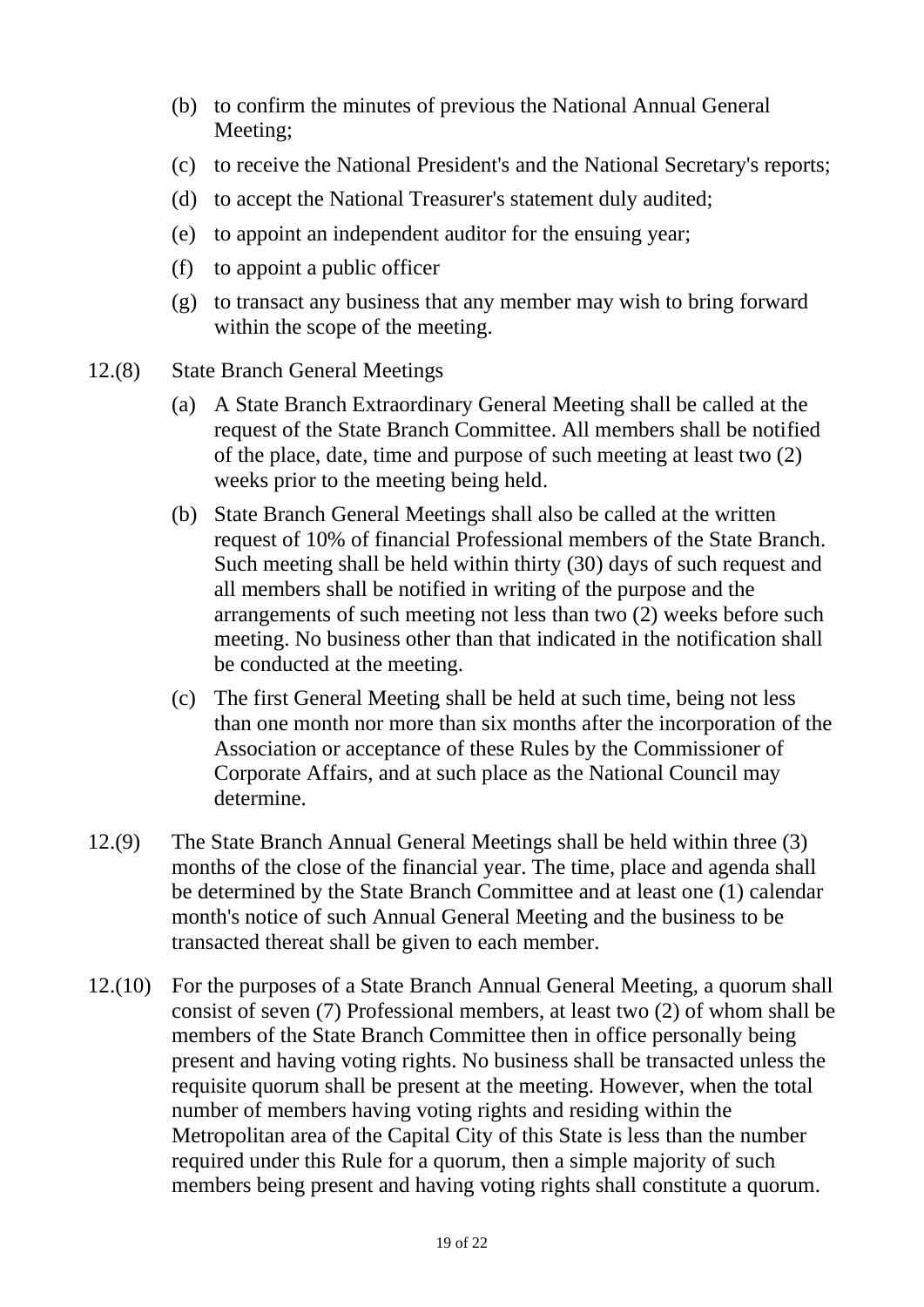- 12.(11) In the event that, in the State Branch annual election of office bearers, the number of nominations exceeds the positions vacant, then there shall be a postal or online ballot prior to the State Branch Annual General Meeting.
- 12.(12) The business to be transacted at every State Branch Annual General Meeting shall be:
	- (a) to receive apologies;
	- (b) to confirm the minutes of the previous State Branch Annual General Meeting;
	- (c) to receive the State Branch President's and the State Branch Secretary's reports;
	- (d) to accept the State Branch Treasurer's statement;
	- (e) following the President's and Secretary's reports and acceptance of the financial statements showing receipt and expenditure, the State Branch President shall declare all positions vacant and appoint a presiding officer who will either:
		- (i) declare the nominees for office bearers elected, in the event of the number of nominations being equal to the positions vacant; or
		- (ii) announce the results of the postal ballot for contested office bearer positions.
	- (f) to transact any business that any member may wish to bring forward within the scope of the meeting.
- 12.(13) The State Branch Secretary shall convene all State Branch General Meetings by giving all members the required notice in writing.

## **13. Financial Year**

The financial year of the Association shall conclude on the thirtieth day of June each year.

#### **14. Fees**

The following fees shall be payable by members of the Association as determined by the National Council, subject to Rule 5.(1):

- (1) Application fee for Professional membership (non-refundable).
- (2) Annual fees for each category of membership.

## **15. Constitution**

15.(1) Subject to the provisions of the Associations Incorporation Act, the Statement of Objectives and as otherwise provided, these Rules may be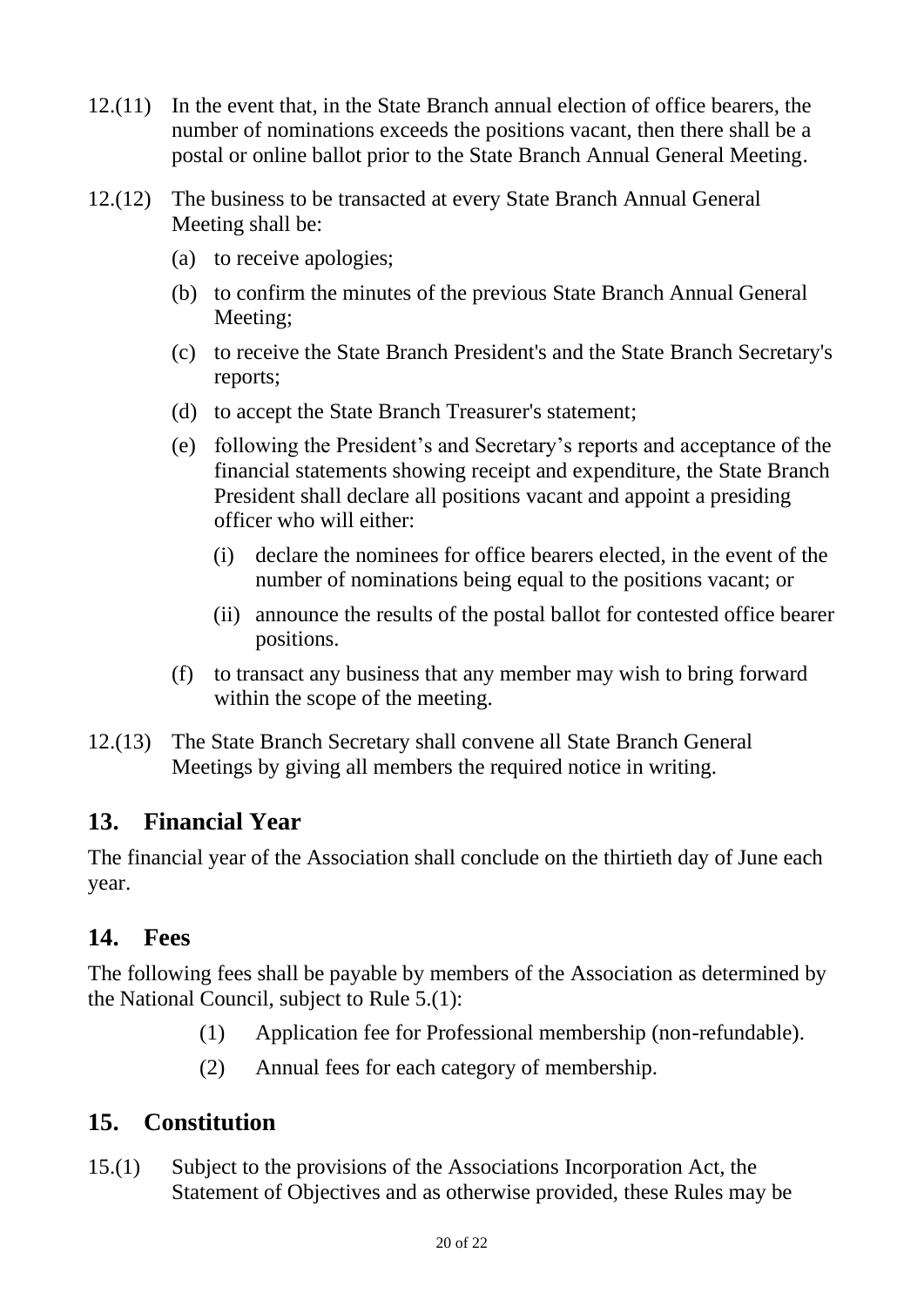amended, rescinded or added to from time to time only by a resolution put to eligible Professional members via a ballot. Any such amendment, rescission or addition may be proposed by either National Council or a State Branch Committee.

- 15.(2) The Association shall keep and maintain in an up to date condition the Rules of the Association and, within fourteen (14) days of a request by a member of the Association, shall make available those Rules for the inspection of the member and the member may make a copy of or take an extract therefrom but shall have no right to remove the Rules for that purpose.
- 15.(3) A full copy of the Constitution shall be made available to members for perusal on the Association's website: [www.homeopathyoz.org](http://www.homeopathyoz.org/)

#### **16. By-Laws**

The National Council and State Branch Committees may from time to time make, amend or repeal by-laws, not inconsistent with these Rules, for the internal management of the Association and State Branches respectively, and any by-laws may be set aside by a General Meeting of members.

# **17. Seal**

The seal of the Association shall be under the control of the National Council and shall only be affixed to a document, pursuant to a resolution of the National Council, under the authority of the Registrar, who shall be the holder of the Seal. The National President and the National Secretary or Registrar shall countersign the document.

## **18. Registered Addresses and Notices**

- 18.(1) Every member shall upon or prior to admission provide details of his/her residential and professional addresses (if applicable) for the purpose of any notices. A change of address shall be notified within one (1) calendar month.
- 18.(2) Any notice required to be sent to any member under these Rules shall be, unless otherwise specified, deemed to be properly effected if the notice is sufficiently addressed and posted to the member concerned by ordinary prepaid mail to the address recorded in the Register of members.

# **19. Membership Certificates**

The National Council shall issue a membership certificate in respect of any member upon its being satisfied that such member has made application for and been granted membership as a Professional member or Fellow of the Association. Such certificate